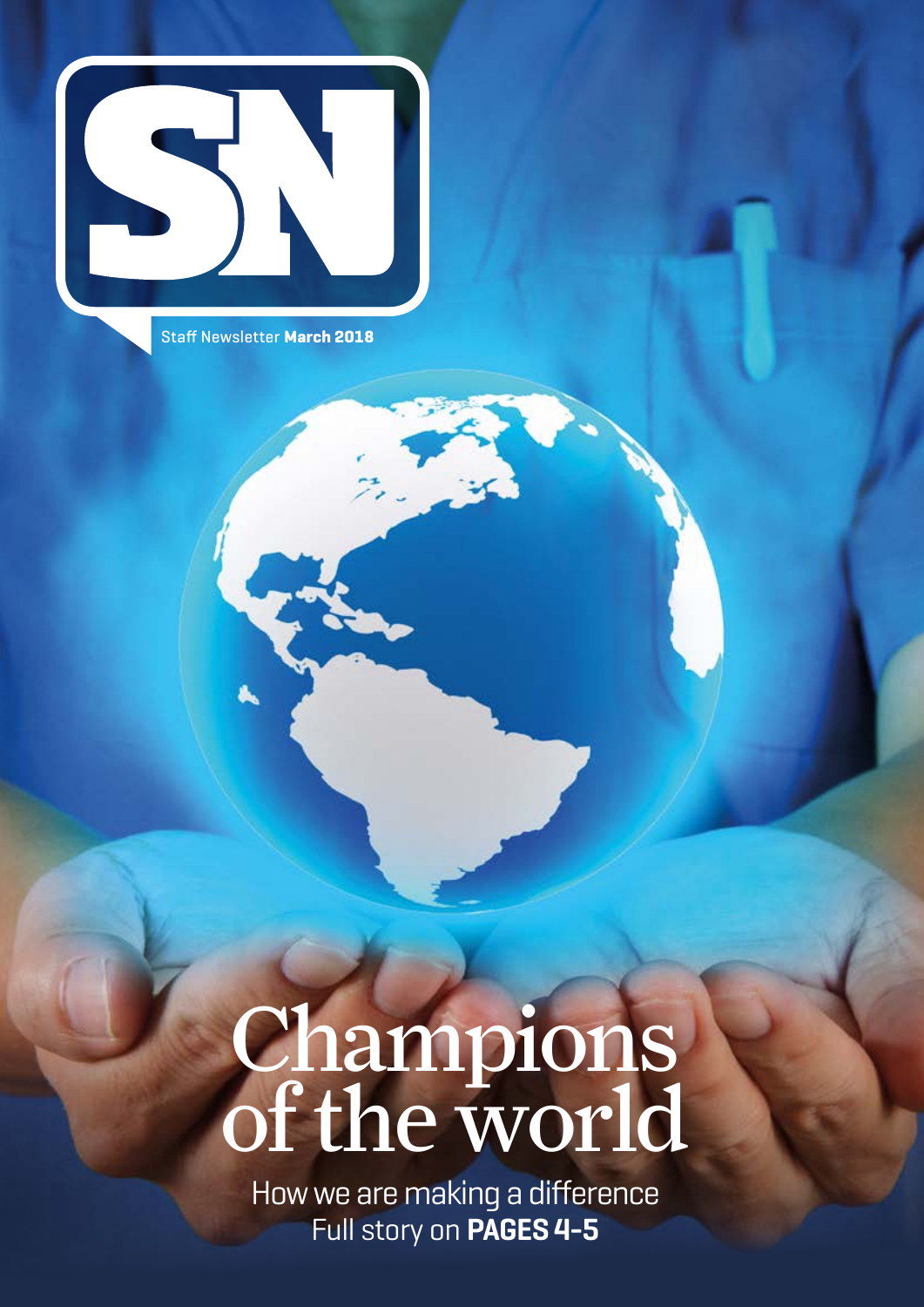## Nominate your NHS hero

**As we announced in last month's** *Staff Newsletter***, this year's Chairman's Awards are getting a special 'platinum' rebranding in honour of the 70th anniversary of the NHS.**

Every day, our dedicated staff go to extraordinary lengths to provide exceptional care for people who use our services and this is our way to reward that dedication.

So it's now time to start thinking about your nomination. Have you developed a programme that has transformed the way you work, or do you have an NHS hero in mind? If so, tell us!

The categories remain the same as last year and are:

- **∫** clinical practice
- **∫** improving health
- **∫** international service
- **∫** nursing
- **∫** patient centred care
- **∫** using resources better
- **∫** volunteer.

Chairman John Brown said: "Each day when I visit services across the organisation, I am hugely impressed by the people I meet and their dedication to their patients and the NHS.

"Our awards are a fantastic opportunity to shine a light on these people and in this special 70th anniversary year, it is more poignant to celebrate the people who go above and beyond the call of duty to provide exceptional care and support.

"Last year, the entries were of an exceptionally high standard, so much so we awarded the highest number of awards since the Chairman's Awards were

introduced. I'm looking forward to reading more inspiring nominations this year."

#### **Tips for completing entries**

When filling in your nomination form, don't forget to put as much detail as you can.

Remember, you are telling a judging panel who don't know the person, team or service you are nominating. Simply saying someone goes above and beyond is not enough detail for the judging panel to score on.

Give clear, direct and specific detail. Include enough information for the panel to become familiar with the nominee.

**You can nominate by visiting: www.nhsggc.org.uk/chairmansawards The closing date is 31 July.** 

## Second year of prestigious St Mungo's medal research award

**Rebecca Norton, a fourth-year medical student, beat off stiff competition to land this year's St Mungo's Medal Research Award at Glasgow Royal Infirmary.**

The promising young medical student from the University of Glasgow scooped the award in recognition of her work on patients who have had life-threatening gastrointestinal bleeds.

Rebecca's study was an international multicentre study investigating the use of the haemodynamic "Shock index" as an early prognostic marker in the assessment of patients presenting as an emergency with upper gastrointestinal bleeding.

The medal was revived in 2017 to be awarded that year for the first time in 70 years.

It was originally awarded from 1894 until 1944 by the St Mungo's

College of Medicine to students and junior doctors for pioneering research.

In 2017, hospital clinicians and university staff worked with the university's Curator of Coins and Medals at the Hunterian Museum to recast the St Mungo's Medal and bring it back to

life in the 21st century. Our Chairman John Brown presented a delighted Rebecca with her St Mungo's Medal on Friday 9 February.

The organising committee of the now annual St Mungo's research meeting, which aims to highlight Glasgow Royal Infirmary-based research, is made up of Dr Terry Quinn, Prof Mary-Ann Lumsden, Prof Colin McKay, Dr Russell Drummond and Dr Adrian Stanley.

Adrian said: "It was fantastic to again have a large number of research submissions to the meeting from the wide spectrum of specialties at GRI. A judging



panel chose the best eight submissions for oral presentation and another 16 for poster presentation.

"The abstracts were presented by a mixture of consultants, junior doctors, students and nurses, with the prize winners chosen by a panel consisting of senior university and NHS staff.

"There was also a fascinating talk from Professor Paul Horgan on the history of surgical research at GRI and a short talk by chairman John Brown who presented the prizes, including the St Mungo's Medal for best overall research.

"The annual St Mungo's meeting is extremely important both to support the high level of research at GRI and to encourage and inspire juniors and students in this aspect of medicine.

"We congratulate Rebecca and the other prize winners on their excellent work and look forward to next year's meeting."

Rebecca said: "Being awarded the St Mungo's Medal means a lot to me. It was a fantastic opportunity to present this study to people working across **NHSGGC.** 

"I'm excited to take forward what I've learned from this experience in my degree and my future career."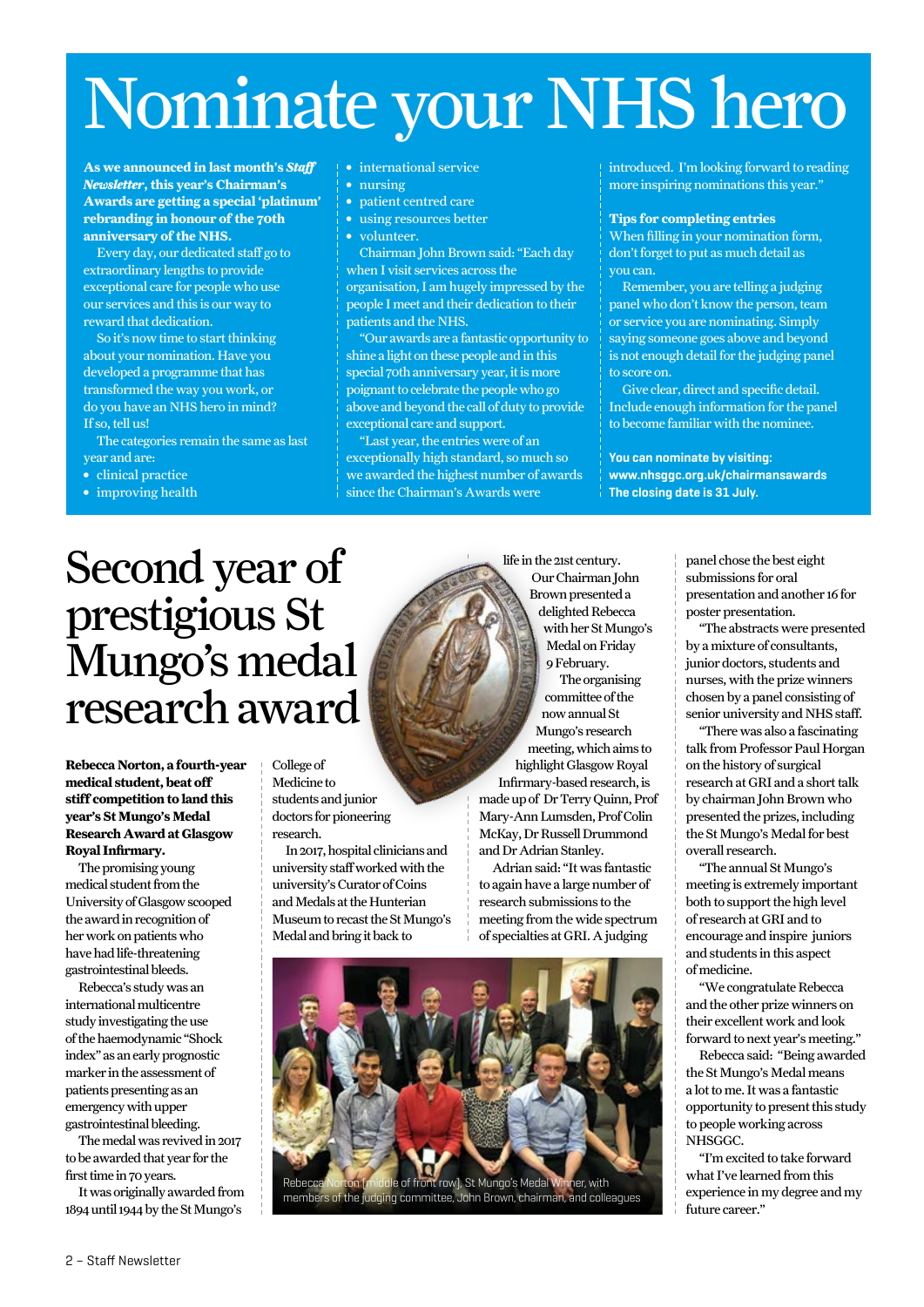# н I am positive.

I'm retired and enjoy my life. I go to salsa class, walk the dog and spend time with friends.

I watch my grandchildren a couple of days a week.

### Are you seeing the positive?

Sometimes they have to come to the doctor with me. They don't understand why I'm treated differently.

### I was diagnosed HIV positive 12 years ago.

### Are you still seeing the positive?

## Staff +ve about HIV awareness

**Advances in treatment mean that patients with HIV can now expect to live in good health, with the same life expectancy as everyone else.**

And like everyone else, people with HIV may need to attend a range of health services for conditions and problems that are not about HIV.

In 2013, 4,000 staff responded to a questionnaire asking about their knowledge of, and attitude towards, HIV.

This highlighted a lack of awareness about how HIV is transmitted and how it affects people living with it.

The survey also revealed that some staff held negative attitudes about patients with HIV due to their lack of knowledge.

In 2016, staff worked with patients to develop and deliver a campaign to tackle stigma and discrimination in NHSGGC.

The HIV +ve campaign aimed to raise awareness of HIV stigma, encourage staff to reflect on their own practice and attitudes and promote staff education to ensure staff have a good understanding of HIV.

And at the end of the ninemonth campaign, a repeat survey was carried out with some encouraging results.

Jo Zinger, health improvement lead – sexual health, said: "From the results of the second survey, we saw better awareness about HIV and how it is transmitted from one person to another.

"Almost everyone who

responded understands that people with HIV are now living long and healthy lives.

"We were delighted that many colleagues reported seeing the campaign and getting new information which challenged their misconceptions and changed the way they thought about or interacted with people living with HIV.

"However, the survey showed that while we have made real progress in tackling HIV stigma, there is still a way to go to support people to live well with HIV. For example, one in five staff remains unconfident about delivering patient care to people living with HIV."

A number of resources have now been developed to help staff get a better understanding of HIV.

Online training is available through LearnPro or via the dedicated website www.hivstigma.scot which has loads of useful resources. A professional helpline at Sandyford is also available for advice and support on 0141 211 8646.

If you witness discrimination, you can report this through our online form at www.hivstigma. scot either anonymously or with your contact details.

Jo said: "Stigma and discrimination has no place in NHSGGC and we hope everyone will use these resources to make sure that we all are positive about HIV."

We hope that everyone will use these resources to make sure that we all are positive about HIV

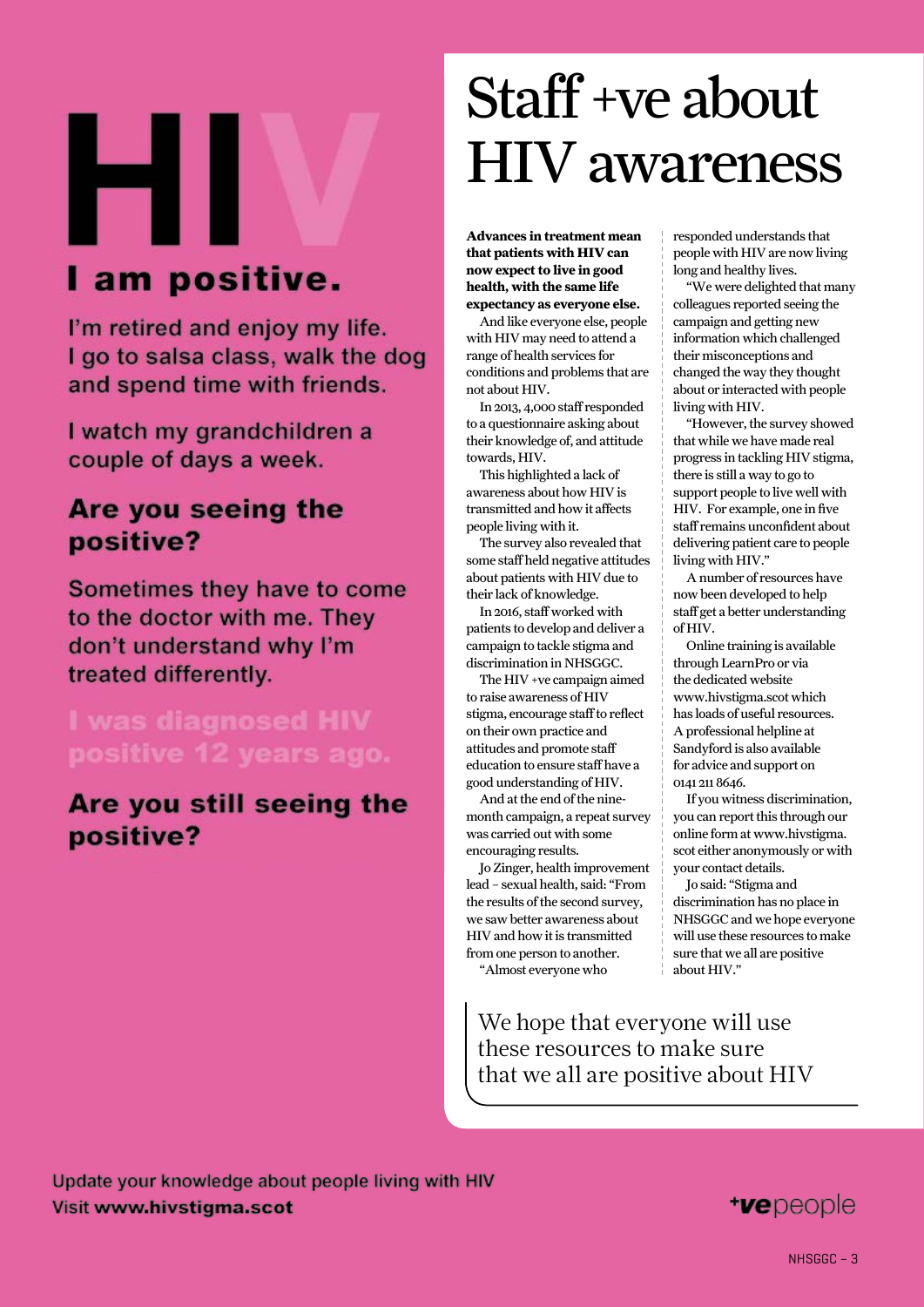## Making a world of a difference



**Many of our colleagues give their time and expertise to volunteering work in healthcare settings across the world.**

In this newsletter over the years, we have highlighted some wonderful examples of staff who have responded to humanitarian disasters such as floods and earthquakes; of the courage of medics and nurses who have gone to war zones and of those who have answered the call to help some of the poorest people in the world.

The scale and breadth of activity by Scottish NHS staff volunteering abroad is immense – and the impact is significant.

A few months ago, the Royal College of Physicians and Surgeons of Glasgow published a 78-page report, *Global Citizenship in the Scottish Health Service: The value of international volunteering*. Authors Stuart Fergusson,

Clinical Leadership Fellow, and Mike McKirdy, Director of Global Health, set out a powerful narrative detailing the value of such work and the opportunity to develop and support more of it.

They wrote: "As long as poverty, injustice and gross inequality persist in our world, none of us can truly rest… overcoming poverty is not a gesture of charity. It is an act of justice."

Chief medical officer Catherine Calderwood welcomed the report, saying: "I am keen that the evidence-based recommendations that the College makes for improving our engagement with global health needs are considered in depth by NHSScotland and the Scottish Global Health Committee I chair."

Now the NHSGGC chairman, John Brown, has been invited to chair the

newly formed NHSScotland Global Citizenship Programme Board. He and his Board will introduce a network of Global Citizenship Champions; develop a register of interest in global citizens and create a directory of existing partnerships, projects and individual initiatives.

"The aim is to bring structure and cohesion to all the existing strands of work and volunteering and develop and support global citizenship. I feel honoured to be part of such important work and to be able to drive forward its development," said John.

The Global Citizenship Programme Board will be formally launched by the Cabinet Secretary for Health and Wellbeing in spring with a dedicated NHS Global Citizenship website going live in May.

#### **NHSGGC GLOBAL CITIZENS IN ACTION**

Mark Devlin and Craig Russell provide surgery to children and adults affected by cleft in Scotland – and they volunteer to work in Nagpur, India, providing lifechanging surgery to children born with cleft lip and/or palate.

#### **NHSGGC GLOBAL CITIZENS IN ACTION**

The Royal Hospital for Children (and its predecessor at Yorkhill) have a twinning arrangement dating back to 2001. The Lahore hospital serves a local population of 10 million, and for the past 17 years the two hospitals have enjoyed a rich collaboration, working together on projects, staff exchanges, learning and education.



**NH CITIZENS IN ACTION**

Auxiliary travelled helping t theatres while the surgical t an access to medicine course and now has at Glasqo ambition Leone as

**NH CITIZENS IN ACTION** Dr Micha anaesthe volunteer

Professor Masood Sadiq, chairman John Brown and a young patient celebrate the twinning arrangement between Royal Hospital for Children and Institute of Child Health Lahore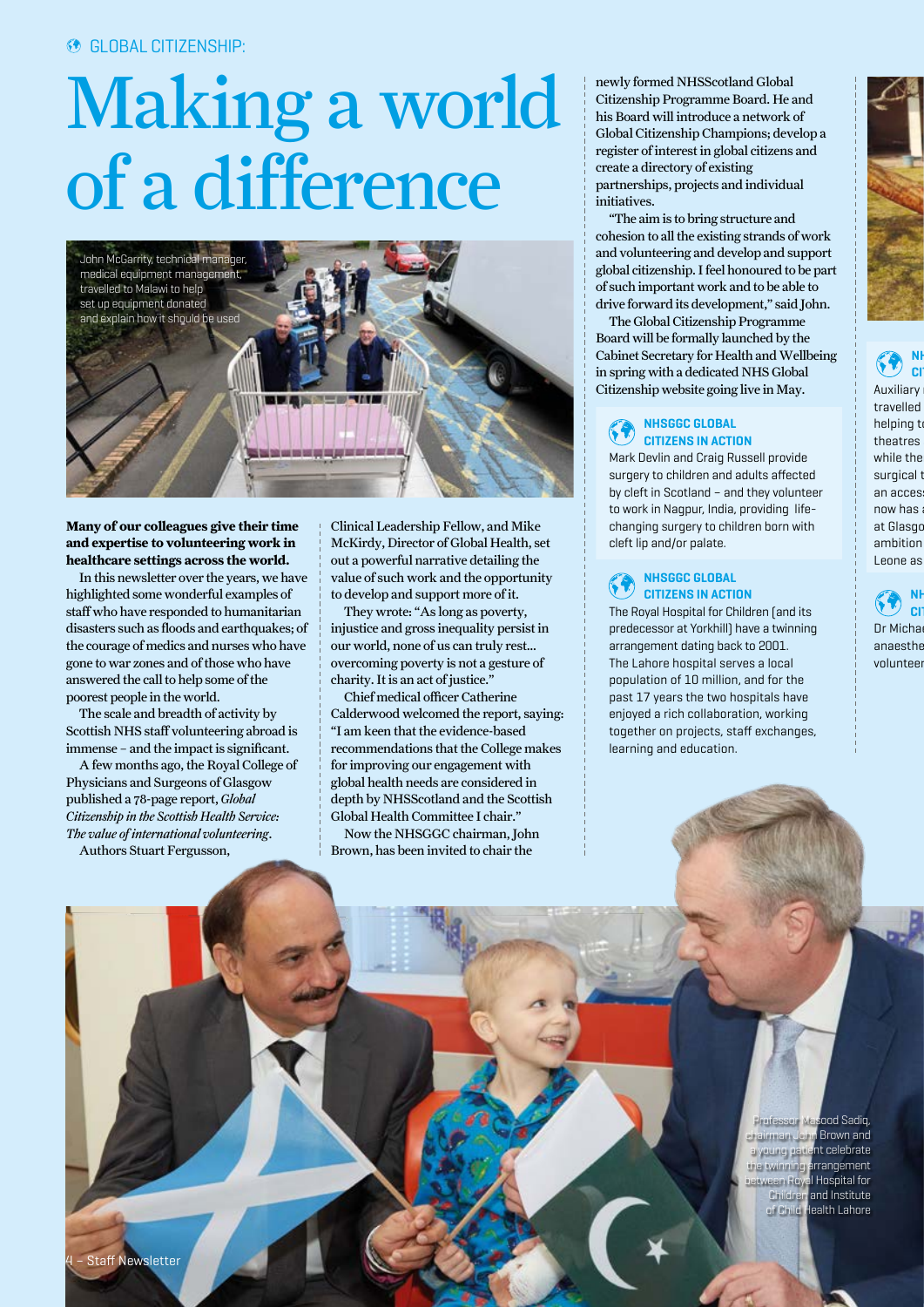

#### **NHSGGC GLOBAL CITIZENS IN ACTION**

nurse Edward Carberry to Sierra Leone four times o rebuild the hospital, surgical and library in Makeni and re worked closely with the eams. He put himself through s to medicine course and an offer to study medicine w University and has an to one day return to Sierra a surgeon.

#### **NHSGGC GLOBAL CITIZENS IN ACTION**

el Basler, consultant in sia and pain management, ed to travel to Ghana to

treat patients with burn injuries and to help build up local skills of medical colleagues through teaching on a national course for health care professionals from all over Ghana.

#### **NHSGGC GLOBAL CITIZENS IN ACTION**

Dr Adrian Stanley, consultant gastroenterologist at Glasgow Royal Infirmary, is a regular traveller to Malawi.

He has worked directly with patients, trained local clinicians, delivered desperately needed equipment and inspired fellow NHSGGC colleagues to join him on volunteer missions to help and support the Mzuzi Central Hospital and the local population.



#### 205 (SCOTTISH) FIELD HOSPITAL ARMY RESERVES EXERCISE MEDICAL STRETCH

#### Have some fun while testing your leadership and teamwork!

Develop leadership and teamwork Gain insight into transferable skills that reservists develop Teams of five to 10

If you are interested, contact **colin.mccormack@ggc.scot.nhs.uk Visit www.medicalstretch.co.uk** 

## Our Reserve Forces' double commitment to public service

**We greatly value the contribution of the Reserve Forces, not only in serving our country, and their commitment to the NHS in Scotland, but also because they travel the world using their skills to help in times of crisis, be it a war-torn country or after a natural disaster.**

The training they undertake enhances and develops the skills and knowledge of NHSGGC employees, which is of long-term benefit to our organisation.

Here we speak to practitioner nurse Robert Burns about his experience of being a reservist...

#### **What is your current role?**

I have just moved jobs. I was working as an emergency nurse practitioner at RAH in Paisley, but have just started a new job in HMP Barlinnie as a practitioner nurse.

#### **What do you do when serving as a reservist?**

I am a nursing officer with 612 Sqn RAF medical reserves based at Leuchars. You have to attend a minimum of 27 days, which include a two-week training block, which could be a course or training exercise.

#### **What skills do you gain as a reservist which transfer to your 'day job'?**

Skills that you bring from the reservists include leadership and team working.



#### **Where have you served as a reservist?**

During my career I have been deployed three times during the Afghanistan conflict and once during the Iraq conflict. I have a flight nursing qualification which I gained from the RAF, and last year I was on an overseas exercise in America working alongside RAF regular personnel and personnel from other nations. It was an air mobility exercise with an element of aero-medical evacuation.

#### **Why would you recommend becoming a reservist to colleagues?**

I would recommend the reservists to my colleagues as it is enjoyable and you learn new skills that you can bring to your clinical practice.

NHSGGC is very supportive to anyone who is in the reservists and will give you the time off to attend training when needed. This is also backed up by a policy that they have for reservists.

#### Recognition of our support to reservists

**The support we give to reservists has been recognised with a Silver Employer Award from the Lowland Reserve Forces & Cadets Association (RFCA).**

We work with colleagues from the 205 (Scottish) Field Hospital and Lowland RFCA and support reservists in our Board during training and in the event of mobilisation. Lyndsay Lauder, head of people and change – organisational effectiveness, collected the award from Air Vice-Marshal Ross Patterson, Air Officer Scotland RAF.

For further information on our our Reserve Forces Training and Mobilisation Policy, visit: www.nhsggc.org.uk/HRConnect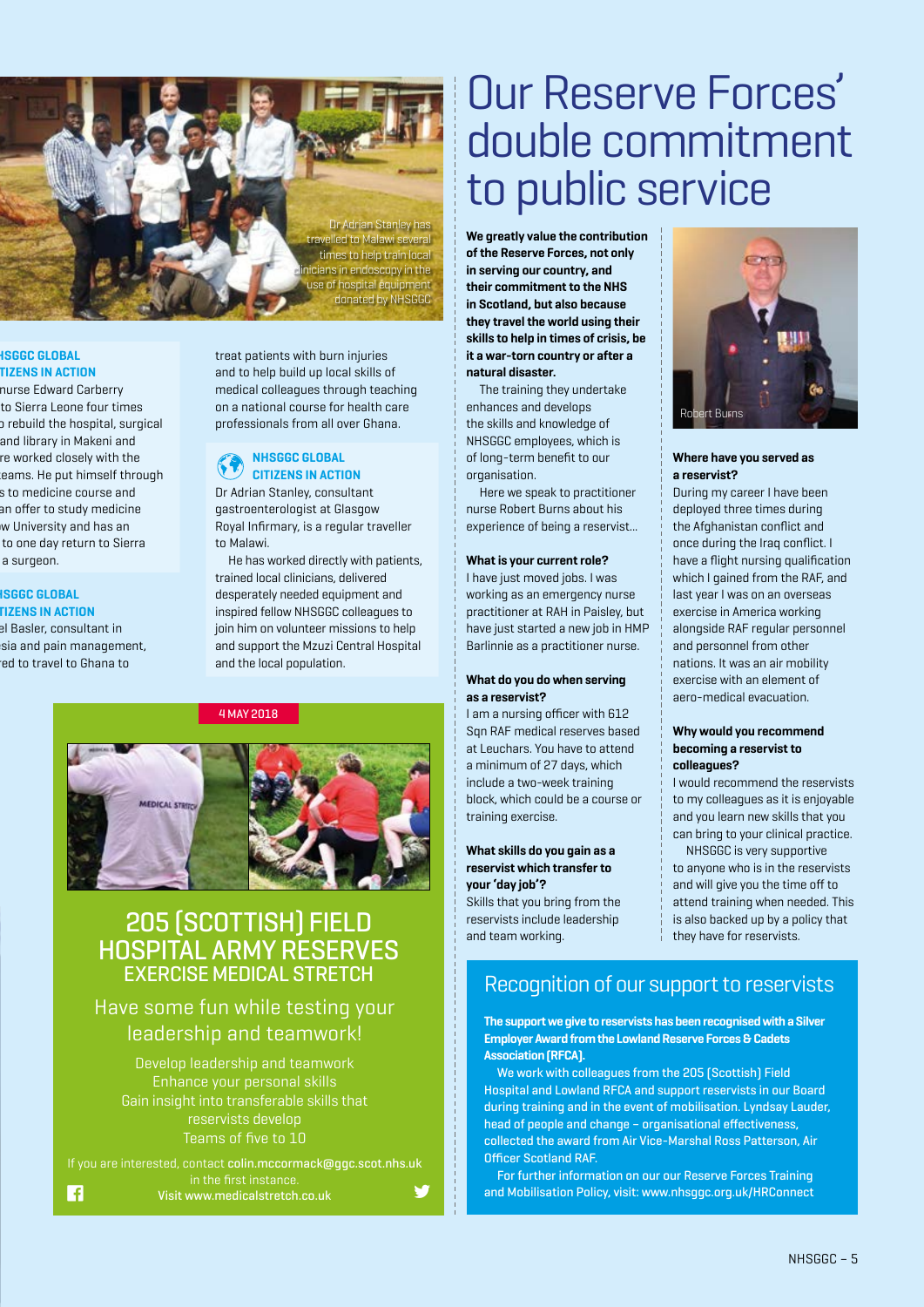## Success for our apprentices

**In the January issue of** *SN***, chairman John Brown met Liam O'Donnell, a former apprentice who, after achieving his BSc, is now completing his registration portfolio to become a fully qualified biomedical scientist.**

As part of Scottish Apprenticeship week (5-9 March), we thought it timely to feature some more of our employees who started their careers with us as apprentices and are flourishing in the organisation.

**Jenna Omand:** joined the medical records team as a clerical officer in 2009. After completing her apprenticeship, Jenna embarked on a health records management course and now, in her ninth year of service, is a health records supervisor at Gartnaval Royal Hospital.

**Stephanie Thomson:** joined us in 2013 as a youth health

worker. Since completing her apprenticeship in 2015, Stephanie has been promoted to assistant practitioner in health improvement working on a range of topics including youth employability and is in her second year of an undergraduate degree in community education. Stephanie is now sharing her knowledge by delivering training to our new apprenticeship recruits.

**Simone Black:** Joined us in March 2015 as a Band 2 audio typist and completed her apprenticeship in 2016. Since then Simone has been seconded into a Band 4 surgical secretary role and was appointed into this post on a permanent basis in 2017.

Simone says it was the right choice for her as "a modern apprenticeship can open up so many doors; there are so many opportunities available to you".



## Getting ready for the Carers (Scotland) Act



**From 1 April, 2018, the Carers (Scotland) Act requires by law that carers are involved in discussions and decisions about the person they care for,** 

**before they are discharged from hospital.** To achieve this, hospital staff need to ensure carers and young carers are identified, involved and supported.

**Carers are individuals who provide or intend to provide unpaid, practical, physical, and emotional support to relatives, friends or neighbours due to physical or mental illness, addiction, frailty or disability.** 

In preparation for the Act, work is under way to ensure we are ready and know what is expected of us.

Elaina Smith, Health Improvement Senior (Carers), explained: "We have been using a 'test of change' approach to identify the best ways to identify, involve and support carers, working with 15 wards and multidisciplinary teams across NHSGGC.

"We have developed and delivered carer awareness briefings to more than 300 nurses, doctors and allied health professions, providing practical guidance for staff on how to identify, involve and support carers and how to evidence this within documentation.

"The information from the briefings is being used to design a short video that will be available online soon. I'd encourage everyone involved in patient care to watch the video or attend ward briefings to understand our responsibilities under the Act.

"We've spoken to more than 200 carers to get their

views about what being informed and involved means to them. This helped to develop staff briefings and new carer resources.

Carer resources are available for all staff

to order from PHRD at www.phrd.scot.nhs. uk/HPAC/Index.jsp

**NHS** 

**Are you looking** after someone? If so, you could be a carer<br>You are not alone. nd support available for you

R Carers Information Line 0141 353 6504 .<br>I supportande formation@ggc.scot.nhs.uk<br>I supportande formation@ggc.scot.nhs.uk

E.

**So what can you do to get ready for the Act? Identify carers:** Does your patient have ongoing support needs when they go home? Find out who provides this support, they

might be their carer. Your patient may be a carer themselves.

**Involving carers:** Once you have identified that your patient has a carer you should then involve them in discussions and decisions about the person they care for in preparation for your patient going home. Make sure your patient has agreed to this.

**Supporting carers:** Make sure carers know about community support that is

available to them. Give every carer the 'Are you looking after someone' flyer. **For more information: www.nhsggc.org. uk/your-health/health-services/carers/**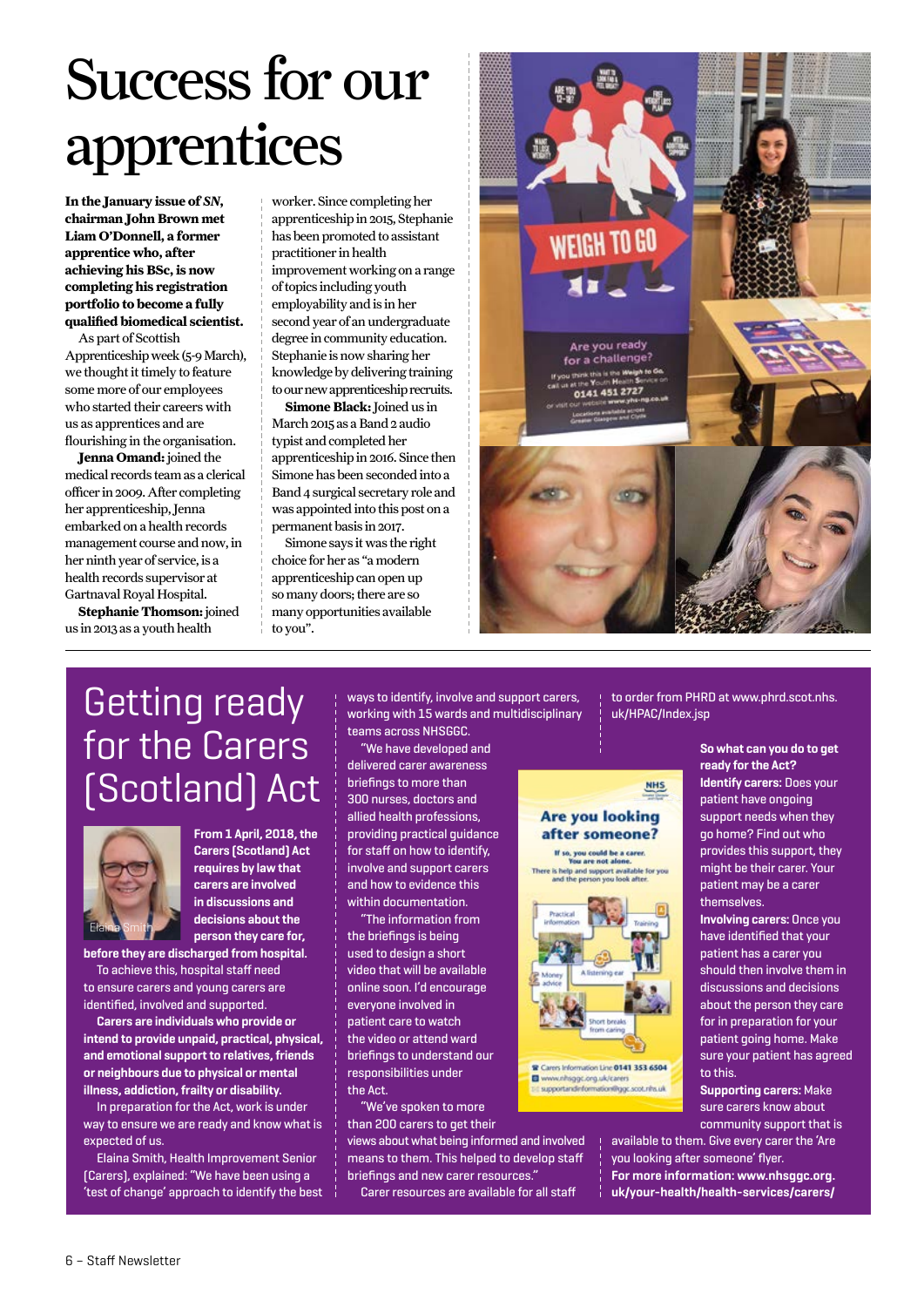## Bid for endowment funding to mark 70th anniversary in your local teams

**LAST month,** *SN* **revealed that the 2018 annual Celebrating Success Staff Awards evening would feature specially designed NHS 70th Anniversary Platinum Chairman's Awards.**

And since then, work has been progressing both nationally and locally to create more imaginative and inclusive ways for staff, partners, patients and local communities to celebrate the landmark anniversary year.

The actual anniversary is 5 July, but the build-up activity is beginning to get under way already and in Greater Glasgow and Clyde, the staff endowments committee has agreed to support staff applications to fund events or initiatives designed to promote the

health service and mark this 70th year of the NHS.

Chairman John Brown, employee director Dorothy McErlean and Allan MacLeod, a member of the endowments committee will consider all applications and agree financial support.

It might be an event promoting support for the NHS through becoming an organ donor, and/or a blood donor; it might be an event depicting the huge changes that the NHS has seen in recent years and highlighting the rapid rate of evolution in healthcare.

Some staff have held events in period uniforms from years gone by to help create public interest in the history of the NHS or a local hospital or service.

Our own Moving Forward Together programme is focusing on how what we do and how we do it needs to change to meet changing needs and make full use of new technologies – maybe you and your colleagues have an idea that would tie the exciting road ahead in the context of the past evolution in healthcare?



We want your ideas and we want to get your photographs and stories of what the 70th anniversary means to you so that we can share them on our social media platforms and on our specially designed

70th Anniversary celebration website – www.nhsggc.org.uk/70thanniversary

We've also asked our 13,500

*HealthNews* subscribers to give us their patient stories to add to the website too. Please send you applications for funding support to: directorofcommunications@ ggc.scot.nhs.uk

Please send your photographs, anecdotes or articles you'd like to see included on our website to: linda. davidson@ggc.scot.nhs.uk

And please visit our NHSGGC 70th Anniversary website on www.nhsggc.org.uk/70thanniversary

## NHS heroes

**In this, the 70th year of the NHS, we want to celebrate our NHS heroes, the men and women in our service who have touched our patients' lives and shown overwhelming dedication and professionalism. Over the coming months, we will share with you some examples of the messages and support we receive about you, our staff, on a daily basis. You are all our heroes!**

**Queen Elizabeth University Hospital Glasgow** – Huge thanks to all the staff of ward 11a QUEH for the excellent care they have provided for our dad following his transfer from the RAH stroke unit. It was a worrying time for our family, but the care and support given to my dad (and my mum) prior to his surgery was excellent. We were fully informed at every step and a stressful time was made so much easier. Every member of staff – general services, nursing and doctors - was attentive and cheery and an absolute credit to the NHS.

**Inverclyde Royal Hospital** - I would like the powers that be to know that the care my father-in-law received over the past seven months in Ward 1 of the Larkfield Unit at IRH has been excellent. All members of the staff headed by senior nurse Chris have been wonderful. The care they offered in often challenging circumstances means we as a family will be forever in their debt.

**Glasgow Dental Hospital and School** - My daughter received such good service at the dental hospital. Although the hospital is very busy, all of the staff were so kind and attentive. Although her issue was not serious, the work that was done has given her so much confidence. We are so lucky to have access to such a great resource with skilled staff.

**We plan to run these articles throughout the year. If you know of a hero in your workplace please let us know – simply go to: www.nhsggc.org.uk/patientfeedback**

### Speak up! It's our money. Our service.

My mum has lots of unused medication in her cabinet. Maybe she doesn't need everything on her repeat prescription anymore?

Have you or a family member stopped taking a medicine which is still being prescribed?

Once you collect your medicines from the pharmacy, they can't be recycled or reused by someone else. If you take it but don't use it, it goes to waste.

If you don't think you need it, speak to your Pharmacist or GP practice. If you have any concerns or questions, they can help. Speak up! It's our money, our service.

**Greater Glasgow<br>and Clyde**